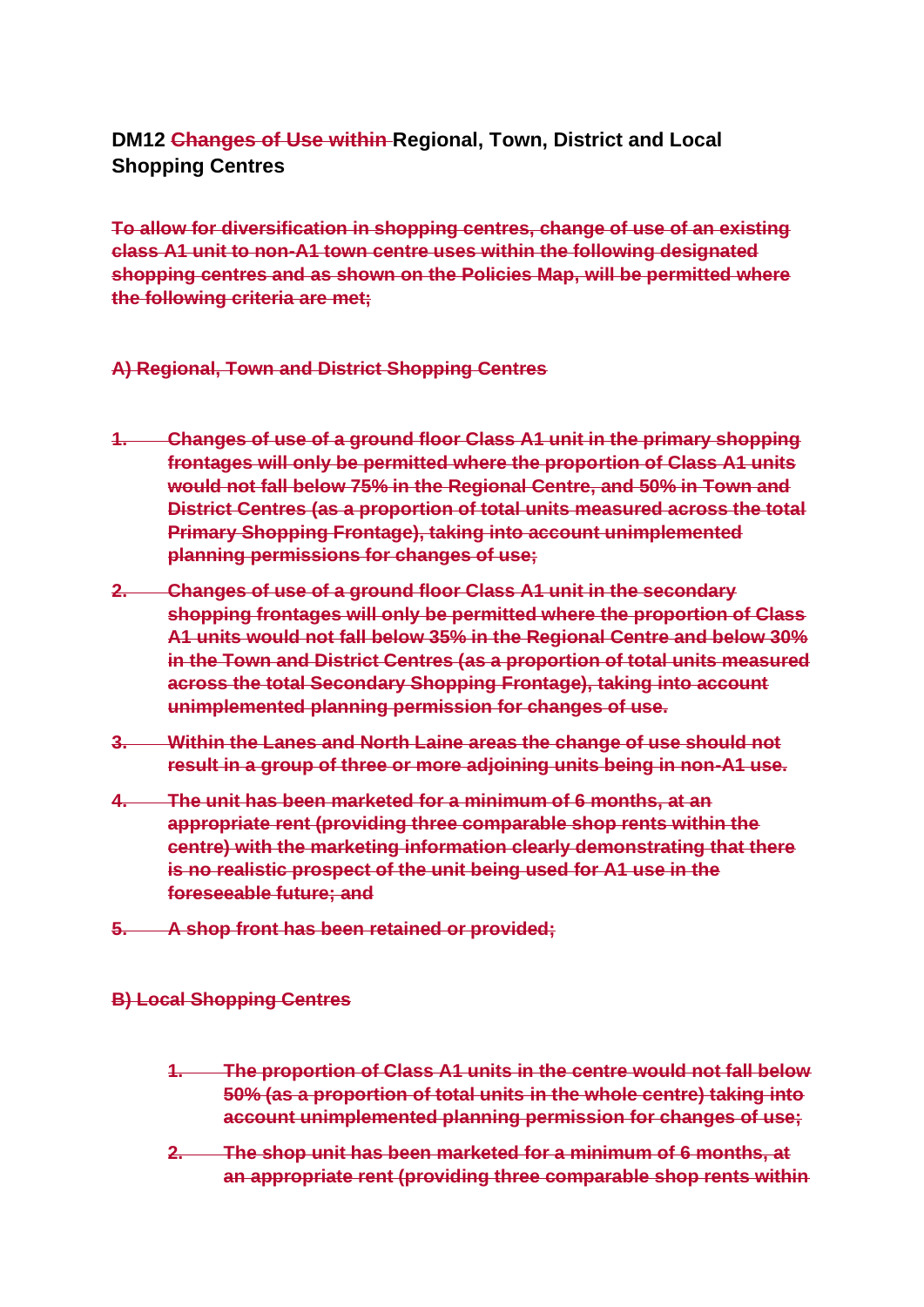**the centre) with the marketing information clearly demonstrating that there is no realistic prospect of the unit being used for A1 use in the foreseeable future; and**

**3. A shop front has been retained or provided.**

**Commercial, business and service uses (use class E), learning and nonresidential institutions (use class F1) and local community uses (use class F2) will be supported within the city's defined Regional, Town, District and Local Centres (as set out in CPP1 policy CP4 and as shown on the Policies Map).**

**1. Proposals for other uses will be permitted where it can be demonstrated that the scheme meets all of the following criteria;**

- **i. The proposal will maintain and enhance the vitality, viability and the character of the shopping area;**
- **ii. The proposal will retain active ground floor uses and frontage and provide a direct service or sales to visiting members of the public;**
- **iii. The proposed development or uses will not have a harmful impact on the amenity of local residents due to noise, odour, disturbance or light pollution (see DM21, DM40); and**
- **iv. Where appropriate shop front design should be in accordance with the council's shop front policy (see DM23).**

**2. In addition to criteria a-d) above, proposals within the Lanes<sup>1</sup> and North Laine<sup>2</sup> areas of the Regional Centre should not result in the amalgamation of three or more adjoining units resulting in an overly dominant unit, in order to retain the unique character of the area.**

**3. Residential use may be appropriate above or to the rear of units in shopping centres provided the active frontage is not compromised and that satisfactory residential amenity can be achieved.** 

**4. Temporary and 'meanwhile' use of vacant buildings and sites by start-up businesses as well as creative, cultural and community organisations will be considered supported particularly where they help activate and revitalise retail centres and can generate increased footfall.** 

**As an update to the hierarchy of shopping centres as set out in policy CP4 of the City Plan Part One, the secondary frontage of the Regional Centre has** 

 $1$  Within the Lanes area this includes frontages within Market Street, Bartholomews, Meeting House Lane, Nile Street, Brighton Square, Union Street, Ship Street (east), Prince Albert Street, Brighton Place, Hanningtons Lane and Clarence Yard.

<sup>&</sup>lt;sup>2</sup> Within the North Laine area this includes frontages within Bond Street, Gardner Street, Church Street, North Road, Kensington Gardens, Sydney Street, Gloucester Street and Trafalgar Street.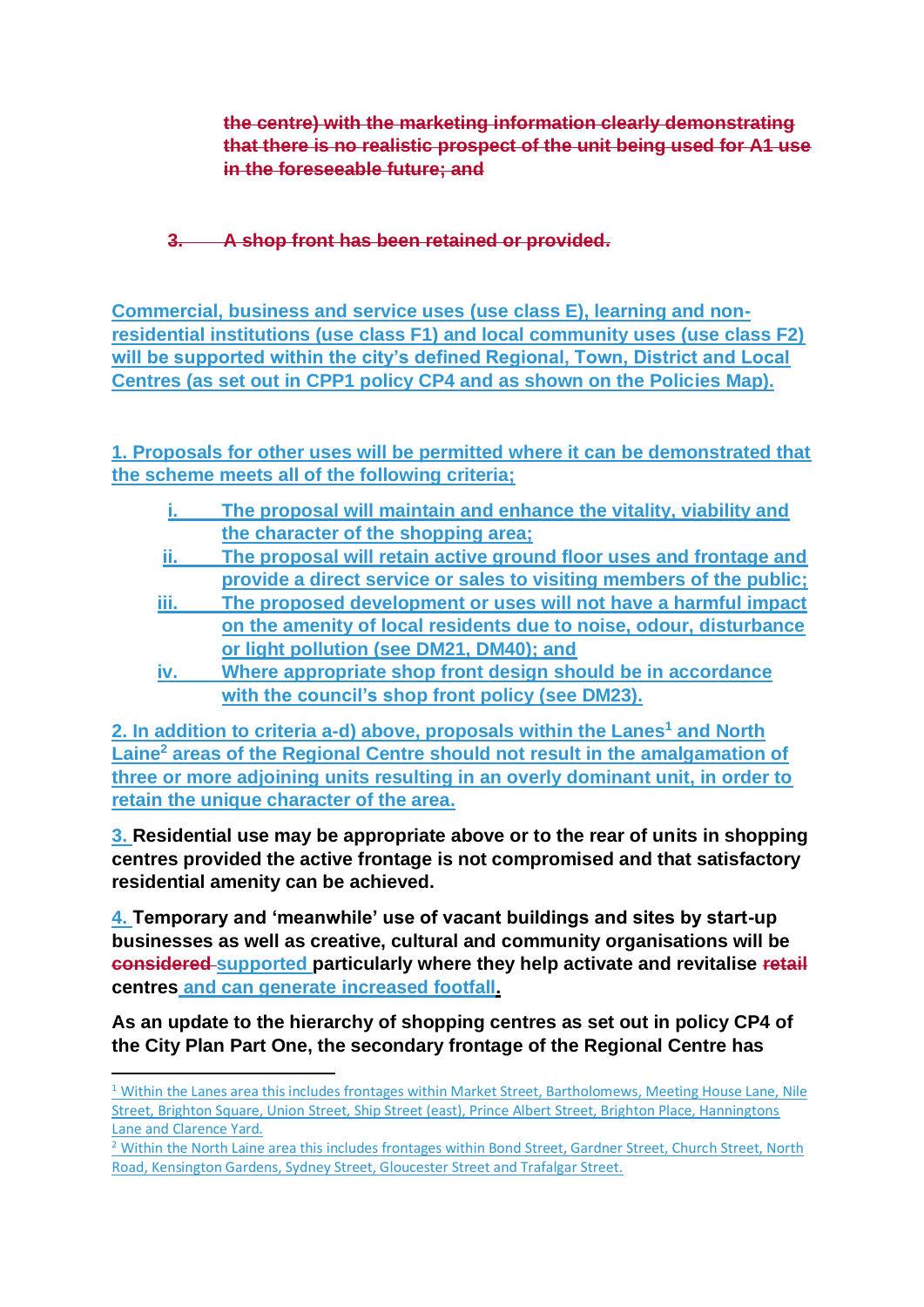**been amended to facilitate a new centre called Brunswick Town Local Centre. This centre is shown on the updated Policies Map**.

**Residential use may be appropriate above or to the rear of units in shopping centres provided the active frontage is not compromised and that satisfactory residential amenity can be achieved**.

**Temporary and 'meanwhile' use of vacant buildings and sites by start-up businesses as well as creative, cultural and community organisations will be considered particularly where they help activate and revitalise retail centres.**

**As an update to the hierarchy of shopping centres as set out in policy CP4 of the City Plan Part One, the secondary frontage of the Regional Centre has been amended to facilitate a new centre called Brunswick Town Local Centre. This centre is shown on the updated Policies Map.** 

**Supporting Text**

# **Review of and designation of shopping frontages**

2.103 Primary and secondary frontages are defined within the Regional, Town and District Centres of the city in order to assist in the safeguarding and managing of retail uses and related facilities and services.

Policy DM12 supports the City Plan Part One policy CP4 Retail provision and SA2 Central Brighton, as the focus of commercial activity in the centres identified in the Retail Hierarchy of Brighton & Hove. The policy contributes towards maintaining and enhancing the attractiveness of town centres by encouraging more people to use these locations. The main uses encouraged within these ground floor frontages to support footfall will be class E ('commercial, business and service').

Over recent years the increasing importance of internet shopping has changed the focus of shopping in town centres. The Covid-19 pandemic has exacerbated this trend and a change has been seen in primary shopping areas of the city as retail stores have closed and many national companies have downsized or ceased to trade.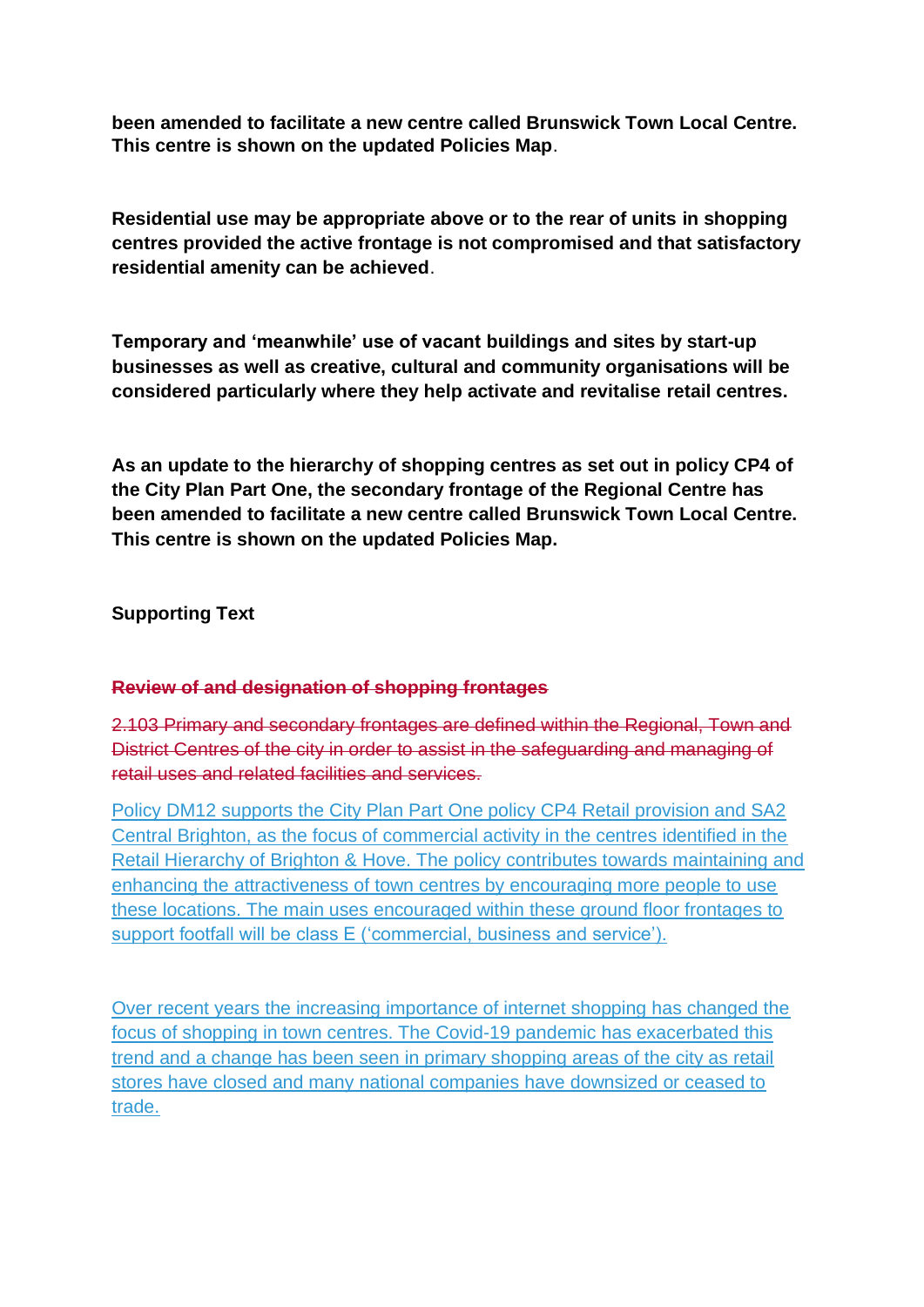Increasing economic activity within town centres supports high street vitality. The council will therefore be supportive of alternative uses where proposals enhance the vitality and viability of the centre, provide services or sales to visiting members of the public, maintain an active ground floor use and frontages such as commercial window displays and sight of a reception or arrivals area. Where appropriate proposals should be in alignment with the council's shop front policy DM23. Recognising that our town centres also have a high residential population, the council will ensure that proposals will not have a harmful impact on the amenity of local residents.

Appropriate alternative uses which could contribute to vitality and viability may include sui generis uses such as launderettes, takeaways, pubs, bars, and cinemas which help generate footfall to an area.

# **Proposals within the Regional Centre**

One of the council priorities is to maintain central Brighton's role as the city's vibrant, thriving Regional Centre for shopping, leisure, tourism, cultural, office and commercial uses.

The different but interconnecting shopping areas within the Regional Centre are identified and described in the Retail Study Update 2011. There is active support for the protection of existing and provision of new small unit space, largely catering for local independent traders, located within the Lanes and North Laine areas.

The availability of small units provides improved choice for business location and affordability. This is turn provides choice for consumers and this contributes significantly towards maintaining and enhancing the attractiveness and viability. Small units are often more affordable and encourage more specialist or independent retailers. Therefore in order to assist in maintaining the unique/niche/independent retailers in the Lanes and the North Laine as well as the supply of smaller units, changes of use should not result in the amalgamation of three or more adjoining units in order to create a larger unit.

# **Primary Shopping Area**

2.107 In the case of the Regional, Town and District Shopping Centres, the Primary Shopping Area is the extent of the identified primary and secondary frontages.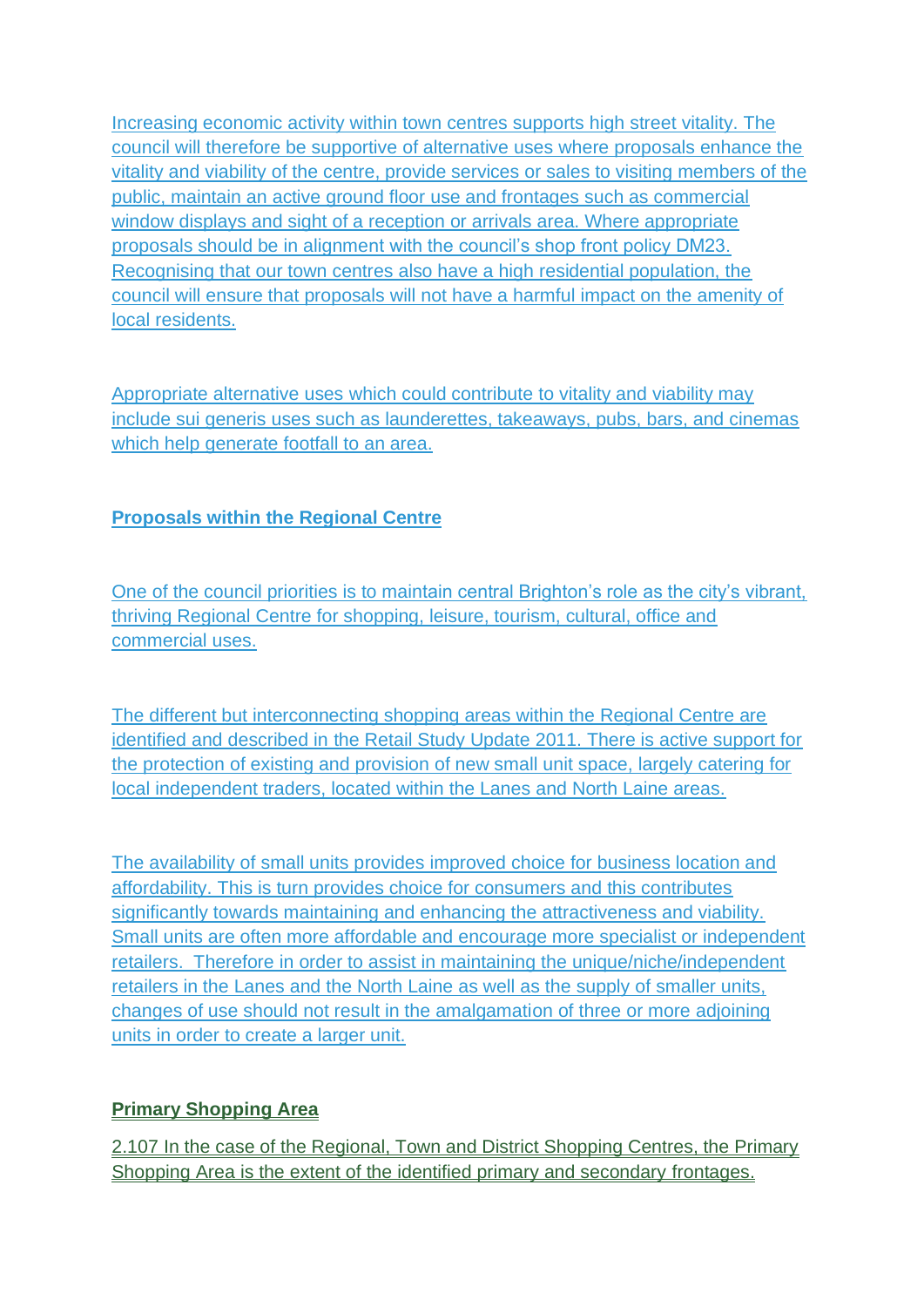Local Centres tend to be small, therefore they do not have distinctive primary and secondary frontages.

2.104 In 2017 a review was undertaken of the primary and secondary shopping frontages of the current hierarchy of shopping centres in the city. As part of the review some frontage designations have now changed between primary and secondary designation and a new Local Centre in Brunswick Town and some newly identified Important Local Parades have been included within the retail hierarchy. New developments adjacent to shopping frontages have also been designated where it was appropriate to do so. The review's recommendations are now reflected in the updated Policies Map.

2.105 The review indicated that it is appropriate to continue the approach of controlling the amount of class A1 uses and non-A1 uses in each centre. This has proven to be a practical approach in the past and one that allows some flexibility for change of uses within the frontages and an achievement of a good mix of uses.

2.106 For a shopping centre to operate successfully it is necessary for shops to group together. Interruption of retail frontages by non-retail uses, such as a restaurant, pub or estate agent can be complementary to the centre's primary shopping function because they can be considered as providing a local service but, the retail function will be adversely affected if the mix of uses is affected by the dilution of too many A1 units.

#### **Primary Shopping Area**

2.107 In the case of the Regional, Town and District Shopping Centres, the Primary Shopping Area is the extent of the identified primary and secondary frontages.

#### **Primary and Secondary Frontages**

2.108 In the Primary Frontages of each centre a higher percentage of A1 uses is set out in the policy to help to ensure that class A1 acts as the dominant use and core function of the centres and to reinforce the overall vitality and viability. The primary frontage sees the highest levels of activity and footfall; therefore it is also appropriate to locate uses to these areas which enhance the character and attractiveness of the centre as a place to visit.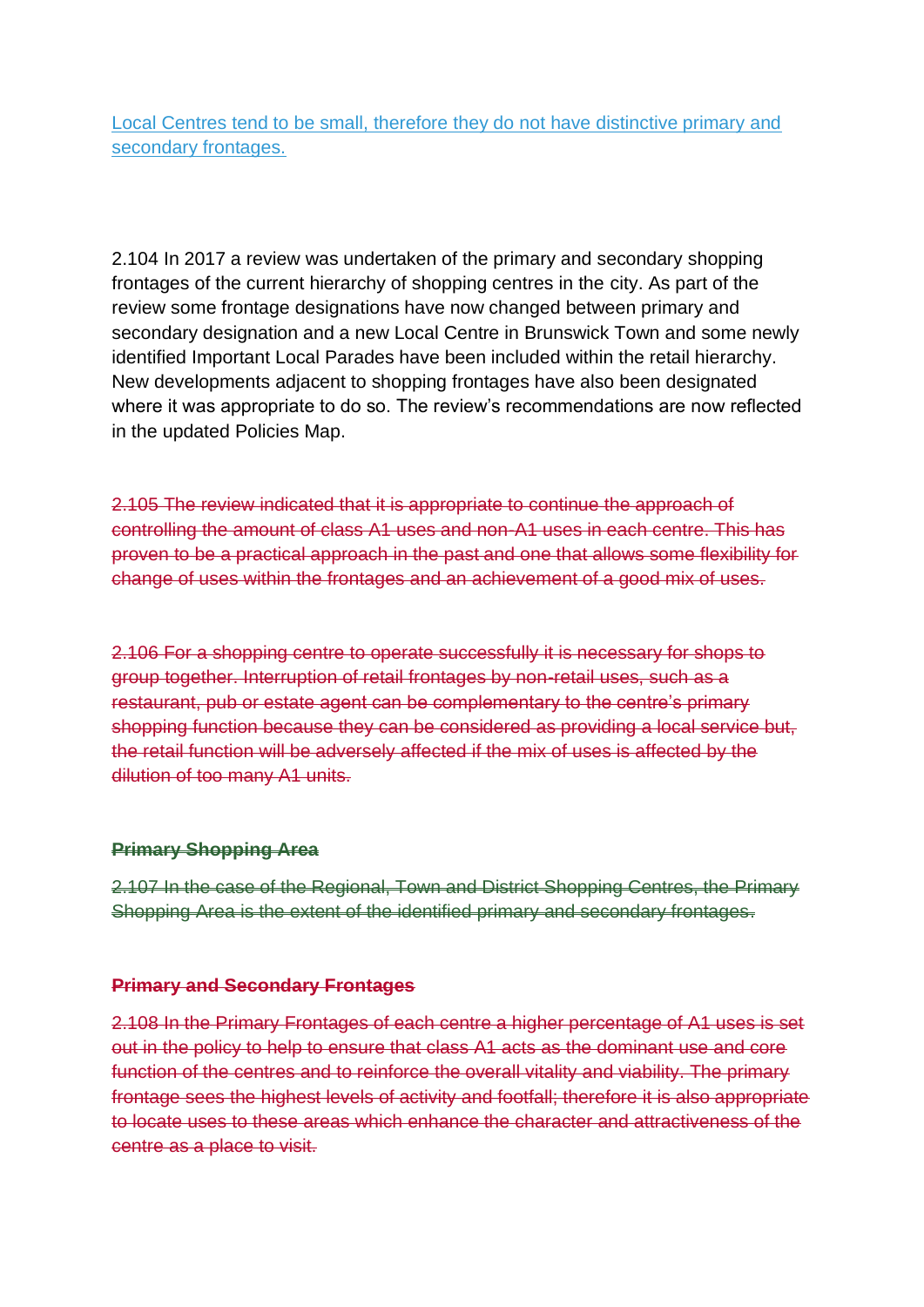2.109 Within the secondary frontages, a wider mix of uses is supported and consequently a lower minimum threshold for class A1 uses is appropriate. Although these areas do not form part of the primary shopping frontages they do still contribute to the overall vitality and viability of the centre offer. Therefore it would not be appropriate for clusters of non-retail uses to form in these locations either.

2.110 The percentage of class A1 uses required in the Regional Centre is the highest, in order to maintain its role as the principle shopping centre in East Sussex, which is of considerable importance to the economic and social life of Brighton and Hove.

2.111 In order to assist in maintaining the unique/niche/independent retailers in the Lanes and the North Laine, changes of use should not result in a group of three or more adjoining units being in non-A1 use in order to ensure that there are a range of retail premises to promote and encourage retailers in these areas of the city centre.

2.112 Community uses (e.g. doctors and dentists) which would draw people to the centre and may generate combined shopping visits will also be considered to be appropriate town centre uses where they are considered complementary to the town centre, and where they would maintain a window display and draw pedestrian activity into the centre.

#### **Local Centres**

2.113 Local centres are small groupings, usually comprising a newsagent and a general grocery store and occasionally a sub-post office, pharmacy, a hairdresser and other small shops of a local nature. As local centres tend to be small, they do not have primary and secondary frontages. A threshold of 50% A1 use is stipulated to ensure that these centres remain functional to the communities that they serve in providing top up shopping and local services.

| Table 3 – Brighton & Hove's Retail Hierarchy (adopted City Plan Part 1 Policy |  |
|-------------------------------------------------------------------------------|--|
| <b>CP4 Retail Provision)</b>                                                  |  |

| <b>Centre Definition</b> | <b>Defined Centres</b> | <b>Linked City Plan</b><br><b>Part 1 Policies</b> |
|--------------------------|------------------------|---------------------------------------------------|
| <b>Regional Centre</b>   | <b>Brighton</b>        | DA1, SA2, CP4                                     |
| <b>Town Centres</b>      | Hove                   | CP4                                               |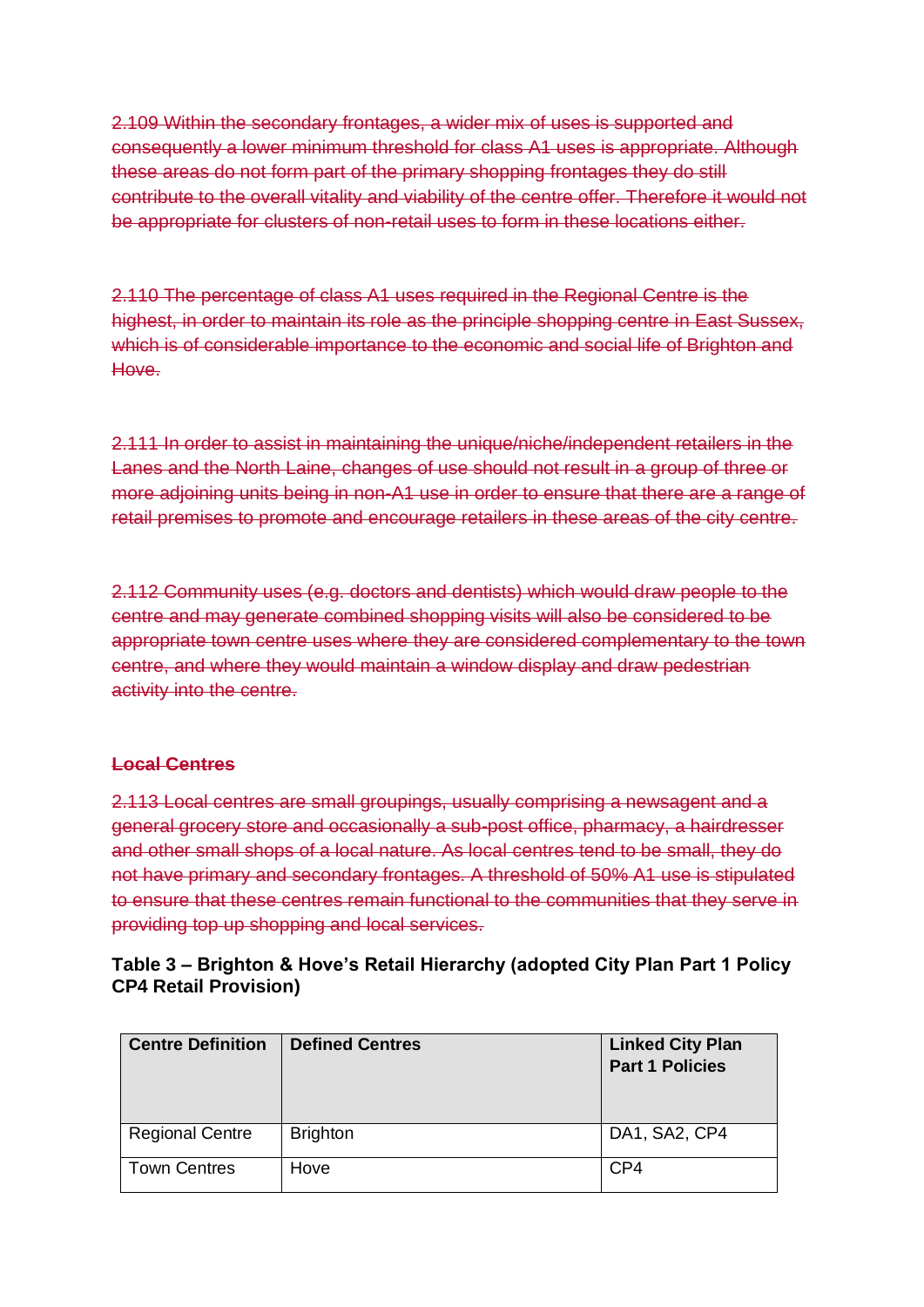|                         | London Road                       | DA4, CP4      |
|-------------------------|-----------------------------------|---------------|
| <b>District Centres</b> | <b>St James's Street</b>          | CP4           |
|                         | Lewes Road                        | DA3, CP4      |
|                         | <b>Boundary Road/Station Road</b> | DA8, CP4      |
| <b>Local Centres</b>    | Mill Lane, Portslade              | SA6, CP4      |
|                         | Portland Road, Hove               | (all centres) |
|                         | 'The Grenadier', Hangleton Road   |               |
|                         | Richardson Road, Hove             |               |
|                         | Eldred Avenue, Withdean           |               |
|                         | Old London Road, Patcham          |               |
|                         | Ladies Mile Road, Patcham         |               |
|                         | <b>Seven Dials</b>                |               |
|                         | Fiveways                          |               |
|                         | Hollingbury Place, Hollingdean    |               |
|                         | Beaconsfield Road, Preston Park   |               |
|                         | St George's Road, Kemptown        |               |
|                         | Warren Way, Woodingdean           |               |
|                         | Whitehawk Road, Whitehawk         |               |
|                         | High Street, Rottingdean          |               |
|                         | Lustrell's Vale, Saltdean         |               |
|                         | Longridge Avenue, Saltdean        |               |
|                         | <b>Brunswick Town</b>             |               |

# **Implementation and Monitoring**

2.114 The long-term impact of the pandemic on our town centres is not fully know at this stage and therefore it is critical that the council continues to monitor the impacts in cooperation with other internal teams as well as external organisations. Implementation of the policy will be assisted by continuing to monitor numbers of retail units uses and vacancy levels within defined shopping centres to be reported in the Authority Monitoring Report. The council will use retail survey data, the lawful use and unimplemented extant permissions to help calculate the proportion of units in A1 use. The council's retail survey data will be updated at least bi-annually. The council will report on this in their Authority Monitoring Report. The performance of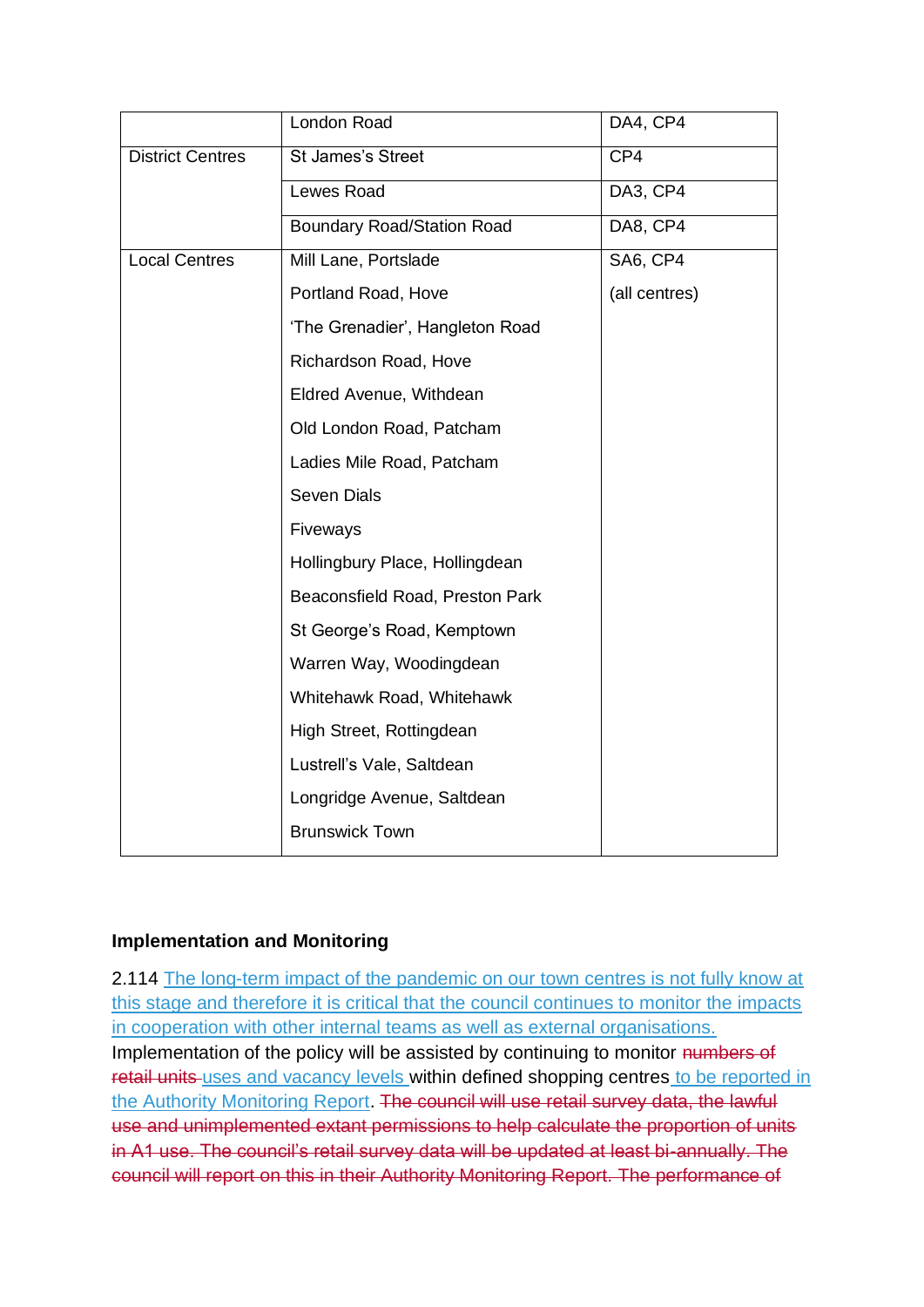existing centres will be monitored by the Council. This might result in a centre being moved higher or lower in the hierarchy; an amendment to an existing centre boundary; or, in the larger centres, a change to the defined prime retail frontage within that boundary. Any forthcoming changes will be undertaken in any review of the City Plan Part One.

2.115 As part of the development management process, applicants may wish to conduct similar studies themselves to justify that proposals for changes of use would not result in the proportions of A1 units within the primary and secondary frontages falling below the threshold set out in the policy.

### **Evidence of Marketing**

2.116 In demonstrating that marketing for at six months has been carried out, the council will expect the applicant to outline where and how marketing has been undertaken, with details provided to demonstrate that the asking rent has been at a realistic rate, evidence that a prominent advertisement was displayed during the marketing and submitting details of at least three comparable properties for rent. It would be expected that the site has been actively marketed nationally and locally on commercial property websites.

# **Permitted Development Rights**

2.117 Several changes to the Permitted Development Rights affecting change of use to and from retail have been introduced in recent years. Where prior approval is needed, the Council will interpret 'key shopping areas' referred to in the General Permitted Development Order as being designated Primary and Secondary Shopping Frontages.

2.118 Ongoing monitoring of the concentration of non-retail uses in shopping centres will be maintained in order to continue to examine the feasibility of implementing Article 4 Directions to remove permitted development rights where shopping areas are showing over- concentrations of particular non A1 uses.

#### **New Development in Centres**

2.119 The policy will be applied to new units that are constructed within designated frontages or where they form a logical extension to an existing frontage. Due to the predominance of larger units in the Primary Frontages, proposals for larger format retail will generally be suited to these defined areas.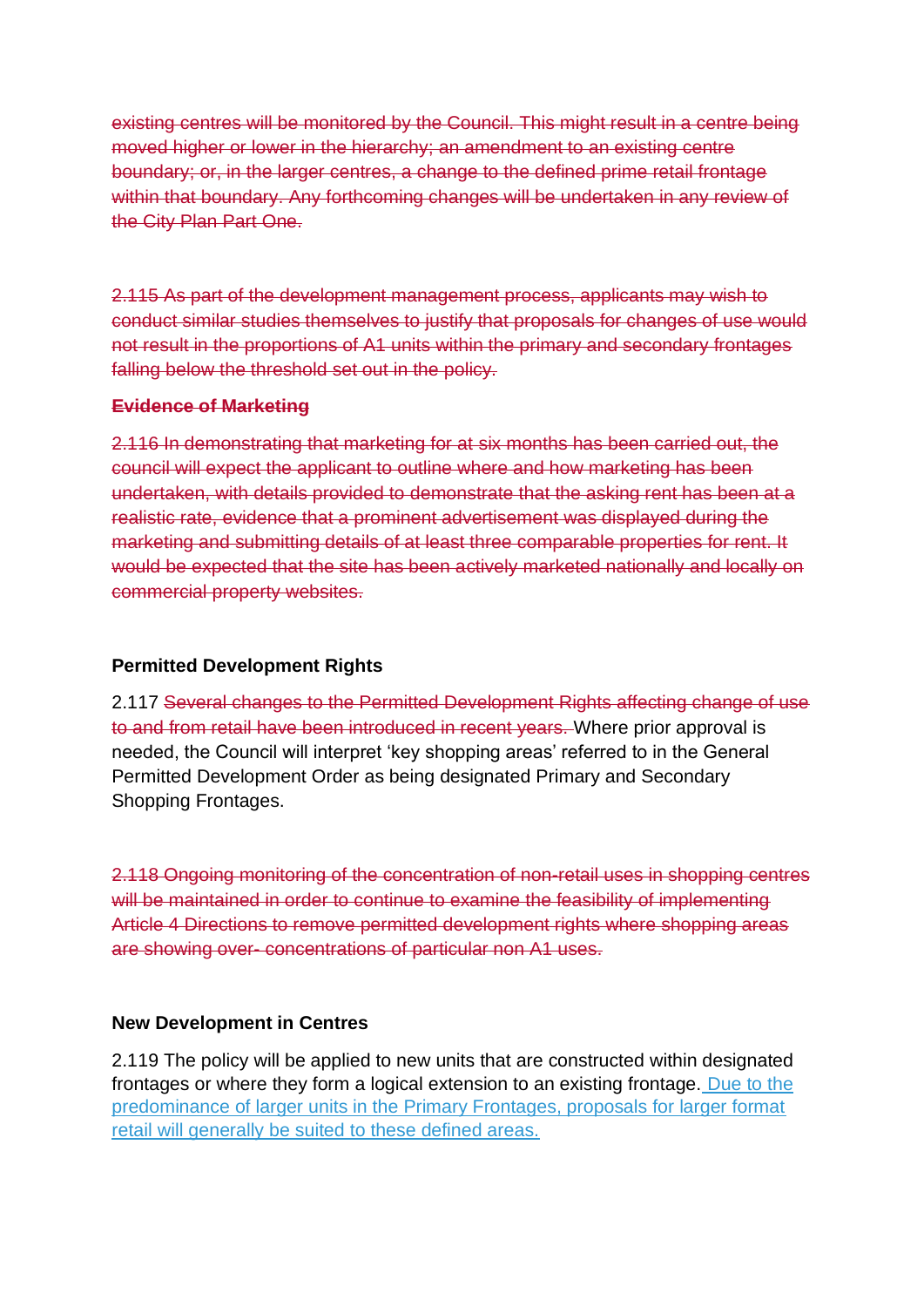2.120 Residential development contributes to the overall health of centres and to meeting the city's housing target. There is scope to increase housing stock in the centres, by increasing densities or by introducing housing on upper floors, or to the rear of commercial properties, provided that this does not lead to amenity issues or an unacceptable loss of commercial space and that the commercial uses on the ground floor remain of a viable size to include adequate storage space and staff facilities.

2.121 From time to time, temporary uses are sought for vacant buildings or cleared sites that are awaiting redevelopment. Although temporary in nature and therefore often lacking the standards of design and finish that would usually be expected from permanent development, such uses can provide jobs and add much to the vitality and vibrancy of an area in the meantime.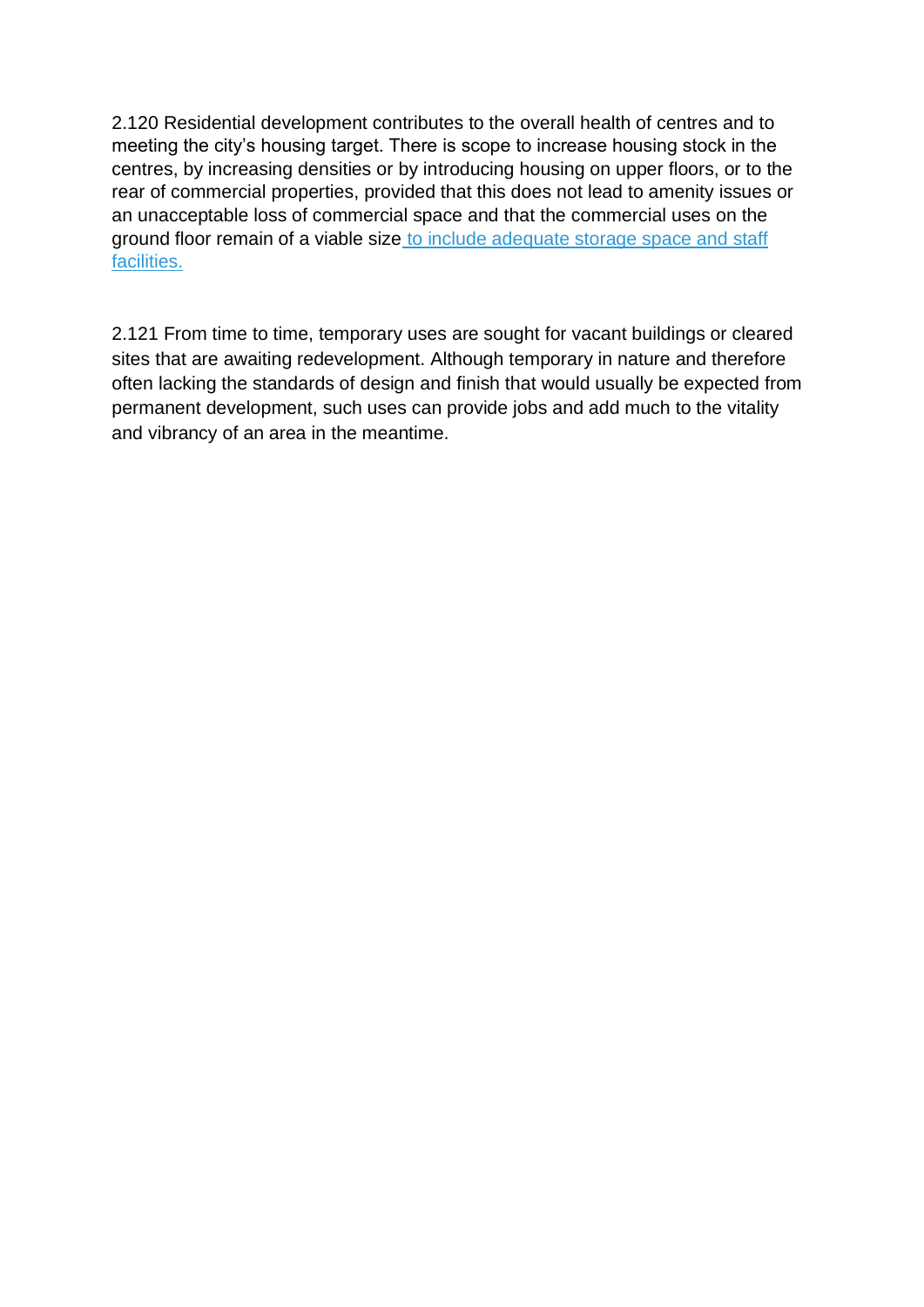# **DM13 Important Local Parades, Neighbourhood Parades and Individual Shop Units**

# **A) Important Local Parades**

**The following shopping areas are designated as Important Local Parades<sup>3</sup> within the retail hierarchy as shown on the Policies Map;**

- **Cowley Drive, Woodingdean**
- **Goldstone Villas, Hove**
- **Hove Park Villas, Hove**
- **Islingword Road, Brighton**
- **Old Shoreham Road/Sackville Road, Hove**
- **Preston Drove, Preston Park**
- **Valley Road, Portslade**
- **Victoria Terrace, Hove**
- **Warren Road, Woodingdean**
- **Woodland Parade, Hove**

**In Important Local Parades, changes of use involving the loss of units in A1 Use Class, will be permitted where;**

# **1. the proposal would not result in the number of units in class A1 use falling below 50%; and**

# **1. the shop unit has been marketed for a minimum of one year;**

**Commercial, business and service uses (E Use Class) will be supported within Important Local Parades.** 

**Proposals for other uses will be permitted where it is demonstrated that the scheme meets the following criteria:**

- **a) The proposal will maintain and enhance the vitality, viability and the character of the Important Local Parade;**
- **b) The proposal will retain an active ground floor use and frontage and provide a direct service or sales to visiting members of the public;**
- **c) The proposed development or use(s) will not have a harmful impact on the amenity of local residents, due to noise, odour, disturbance or light pollution; and**
- **d) Where appropriate shopfront design should be in accordance with the council's shop front policy (DM23).**

<sup>&</sup>lt;sup>3</sup> As designated on the Policies Map.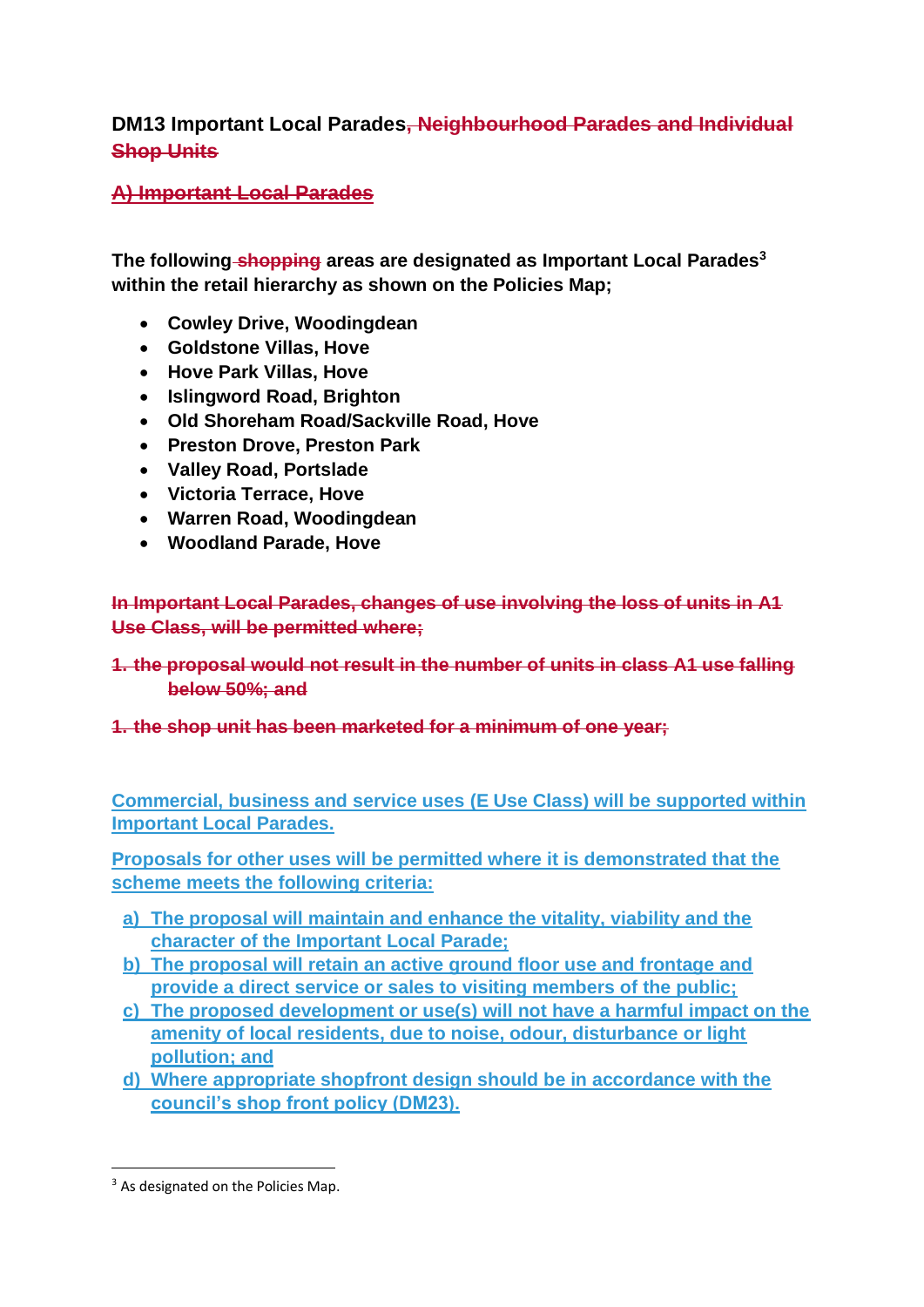**Changes of use at ground floor to residential will be permitted to the rear or on upper floors in Important Local Parades.**

**Temporary and 'meanwhile' use of vacant buildings by start-up businesses as well as creative, cultural and community organisations will be considered particularly where they help activate and revitalise retail centres parades and can generate increased footfall.**

# **B) Neighbourhood Parades and Individual Shop Units**

**Planning permission will be granted for change of use of shops (Use Classes A1 to A5) to non-A1-A5 uses outside of designated centres and Important Local Parades provided that;**

- **1. there are alternative shopping facilities within reasonable walking distance (300 metres);**
- **1. the shop unit has been marketed for a minimum of one year;**

# **Supporting Text**

2.122 The term 'Important Local Parades (ILPs)' as defined on the Policies Map refers to a group of shops (five or more). ILPS have a key role in contributing to sustainable development, providing access to day-to-day necessities such as a newsagent, convenience store off-licence, pharmacies and post offices, which are easily accessible to people without a car or with restricted mobility within walking distance from home. Access to these local facilities have become more important during the Covid-19 pandemic. Parades complement the local shopping facilities provided in the city's designated centres and ensure that local convenience shopping facilities are within walking distance to residential areas.

An assessment of 35 shopping parades was undertaken in 2017 and reviewed in 2019 in order to identify areas that could be designated as Important Retail Parades in City. The assessment was set out in the council's Shopping Frontage Review Paper (April 2020) and its subsequent amendments.

There may be some circumstances where alternative uses will be acceptable such as when they also provide services or sales to visiting members of the public, maintain an active ground floor use and frontages such as commercial window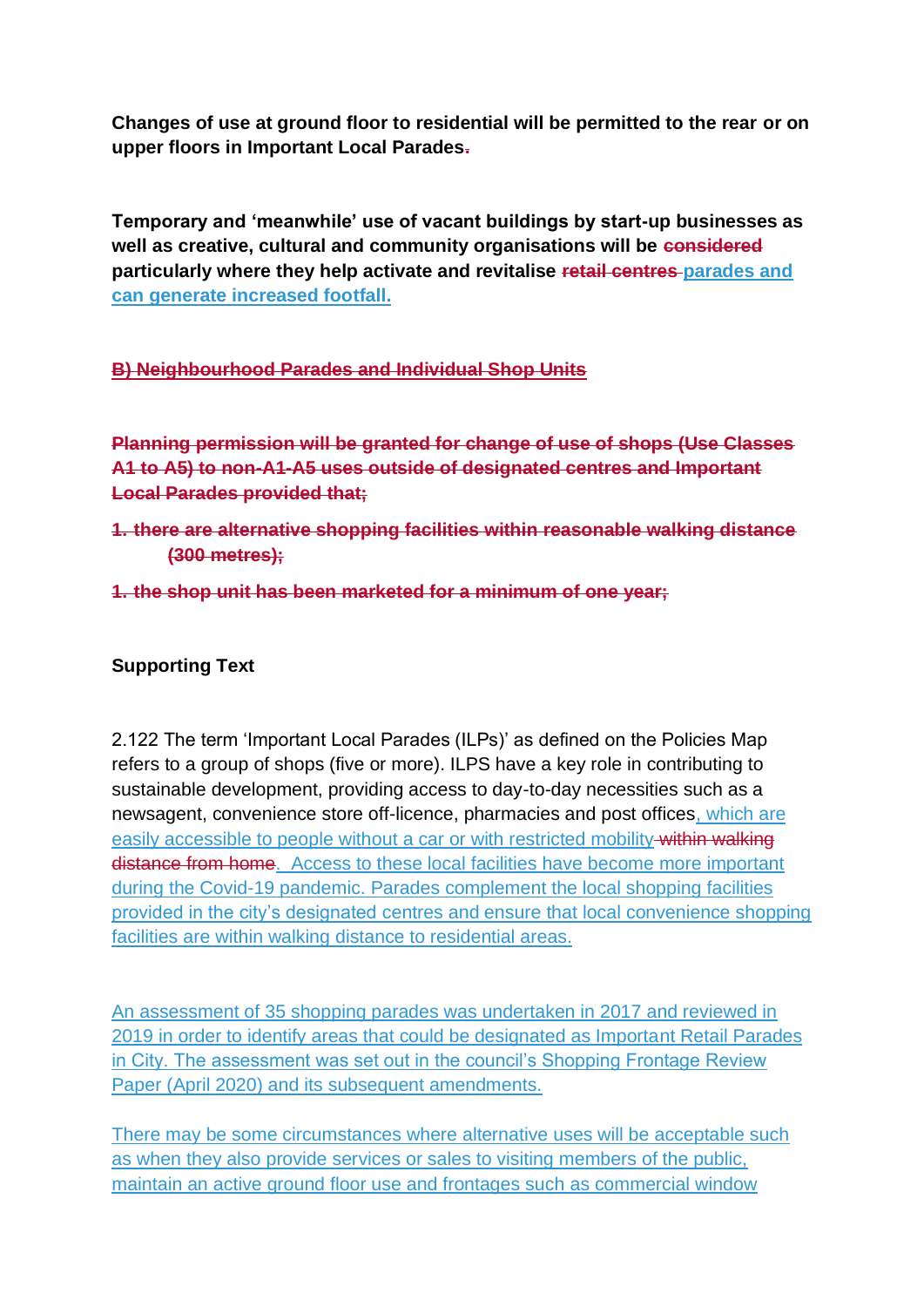displays and sight of a reception or arrivals area. Where appropriate proposals should be in alignment with the council's shop front policy DM23. Recognising that Important Local Parades tend to be in close proximity to residential areas, the council will ensure that proposals will not have a harmful impact on the amenity of local residents.

2.123 The term 'Neighbourhood Parade' refers to a cluster of three or more units in class A1 use such as a newsagent, convenience store or off-licence, together with A2 uses, for example estate agents or A3, A4 or A5 uses, that function as a group and are capable of serving the convenience needs of a local residential catchment population particularly for older people, people with disabilities and the very young who cannot easily travel far, it is important that convenience retail needs can be met within an easy walking distance within their neighbourhood. In terms of sustainable development, it is important that people are not dependant on use of the car for their day to day retail needs. In areas not close to larger retail centres, parades and isolated shop units provide convenient access to goods and services which are needed on a day to day basis. To support sustainable communities the loss of retail and services will be resisted in under-served areas.

2.124 The function of parades has gradually changed over time, and in addition to shops that perform a local shopping function, many parades now provide more specialist retailers (for example, bridal wear or musical instruments) together with a range of non-retail uses such as takeaways. Whilst non-retail uses can provide an important local function, there is risk that the presence of too many can undermine the ability of the parade to meet local shopping needs and are still anchored by at least one convenience retailer. It is vital, therefore, that each neighbourhood parade continues to offer a good balance of shops and services to support residents' day-today needs, whilst providing flexibility to allow for other appropriate uses.

2.125 When determining applications for planning permission or prior approval for retail to residential permitted development, the council will not normally permit development resulting in the loss of local retail and service provision unless there is alternative equivalent provision within 300 metres. This is considered a reasonable walking distance (5 minutes for the average person) to access convenience shopping and local services. Provision will be considered equivalent where it provides a similar offer which meets the same need, such as the need for fresh food or a financial service.

2.126 Where applications involve the loss of units in A1use class, the council will require supporting evidence that retail use(s) are no longer economically viable. Applicants will be expected to demonstrate an active marketing campaign for a